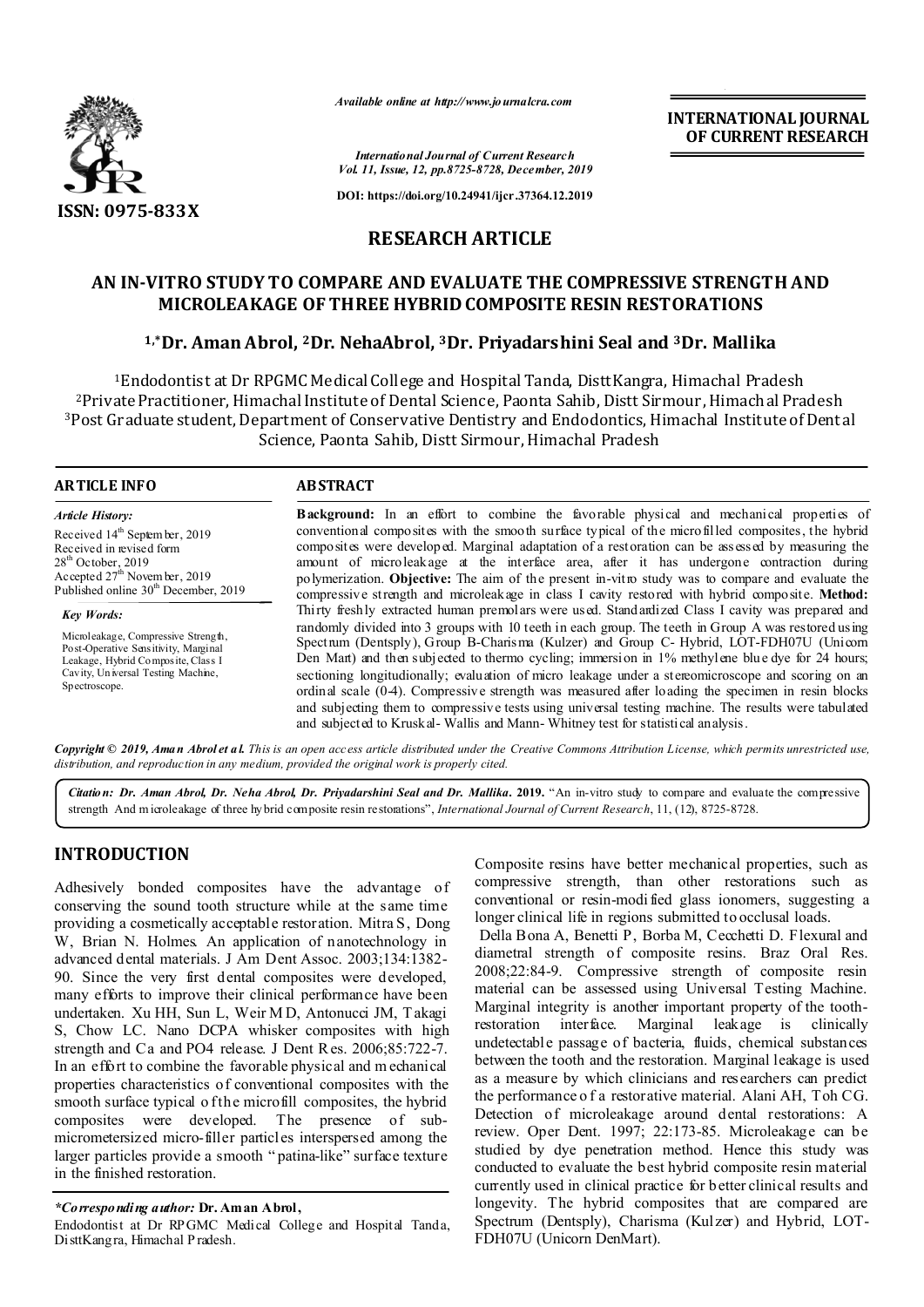**Aim:** To compare the compressive strength by Universal Testing Machine and micro-leakage using dye penetration method, of three different hybrid composite resin materials.

### **OBJECTIVES:**

- To evaluate compressive strength of three hybrid composite resin materials.
- To evaluate the micro-leakage of three hybrid composite resin materials.

#### **Armamentarium**

- Air rotor handpiece (NSK)
- Burs
- Periodontal probe with gradings
- Ethchant (Charisma)
- Bonding agent
- Prime & Bond NT [Dentsply]
- Gluma SelfEtch [Kulzer]
- Adper Single Bond 3M ESPE
- Applicator tip
- Curing light (Woodpecker)
- Composite materials
- Charisma [Kulzer]
- Spectrum [Dentsply]
- Hybrid, LOT-FDH07U (Unicorn DenMart).
- Finishing and polishing kit
- Nail varnish
- Methylene blue dye
- Diamond disk
- Cold cure resin material
- Stereomicroscope
- Universal T esting Machine

Inclusion Criterion: 30 freshly extracted intact, non-carious human premolars were included. Exclusion Criteria:Teeth having developmental defects and having visible cracks or fracture were excluded from the study. 30 freshly extracted non-carious human premolars. Extracted teeth were scaled to remove debris, calculus, and rinsed with sodium hypochlorite. Standardized class 1 preparation (acc. to Sir G.V. Black) was carried out on all teeth with an air-rotor handpiece under air/water spray. Standard preparation was carried out according to the following specification. Occlusal isthmus-width of 1/3 of distance b etween cusp tips. Depth of the cavity was k ept at 2-2.5mm. Teeth were then etched for 20s using 37% phosphoric acid and then rinsed with water for 20s. Bonding agent was applied(according to manufacturer's instruction)and cured for 15s. Teeth were randomly divided into three different groups

Group A (Spectrum) Group B (Charisma) Group C (DenMart)

Horizontal layering technique for composite was followed, with the incremental curing of each layer using the conventional curing light for 40s.



**Figure 1. Armamentarium**



**Figure 2. Samples for the study**



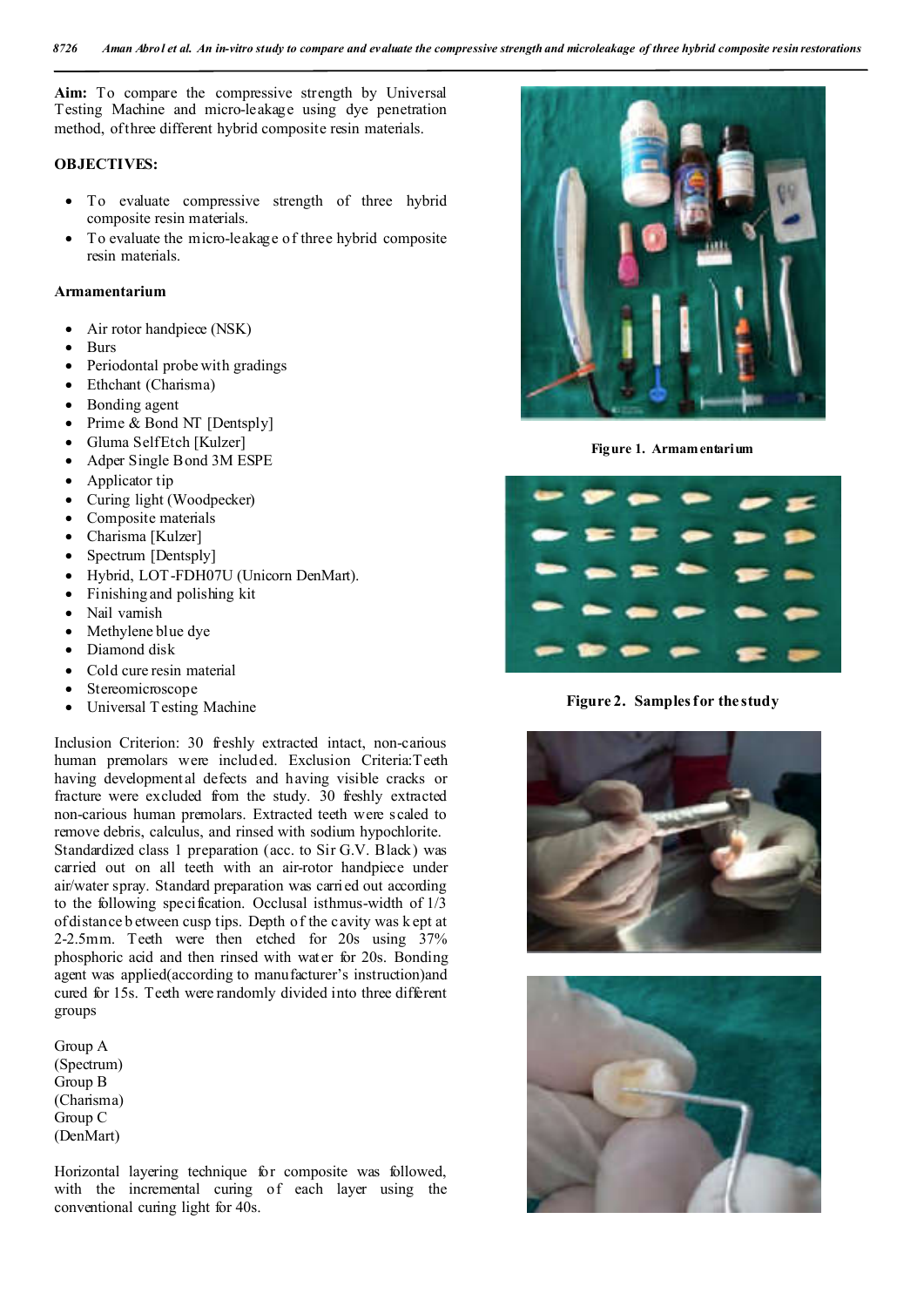

**Figure 3. Cavity preparation and standardization**



**Figure 4. Composites used in study**





**Figure 5. Microleakage method**







## **Figure 6. Resin mounting and placement of specimen in Universal testing machine**

The final layer was contoured and polished using the composite polishing kit. All specimen were stored at room temperature in distilled water for 24h. Teeth were then subjected to thermocycling between 5ºC and 55ºC for 500 cycles. The dwell time in each bath and the time intervals at room temperature between baths were 20s. For measuring the compressive strength , 5 specimens of each material were mounted on (6mm X 4mm) resin blocks. The specimens were stored in distilled water for 24 hours and then were subjected to compressive test using the Universal T esting Machine. Load was applied until visible or audible evidence of failure was observed.

# **RESULTS**:

## **Micro leakage**

**Sample A**: Score 0 **Sample B**: Score 0 **Sample C**: Score 1